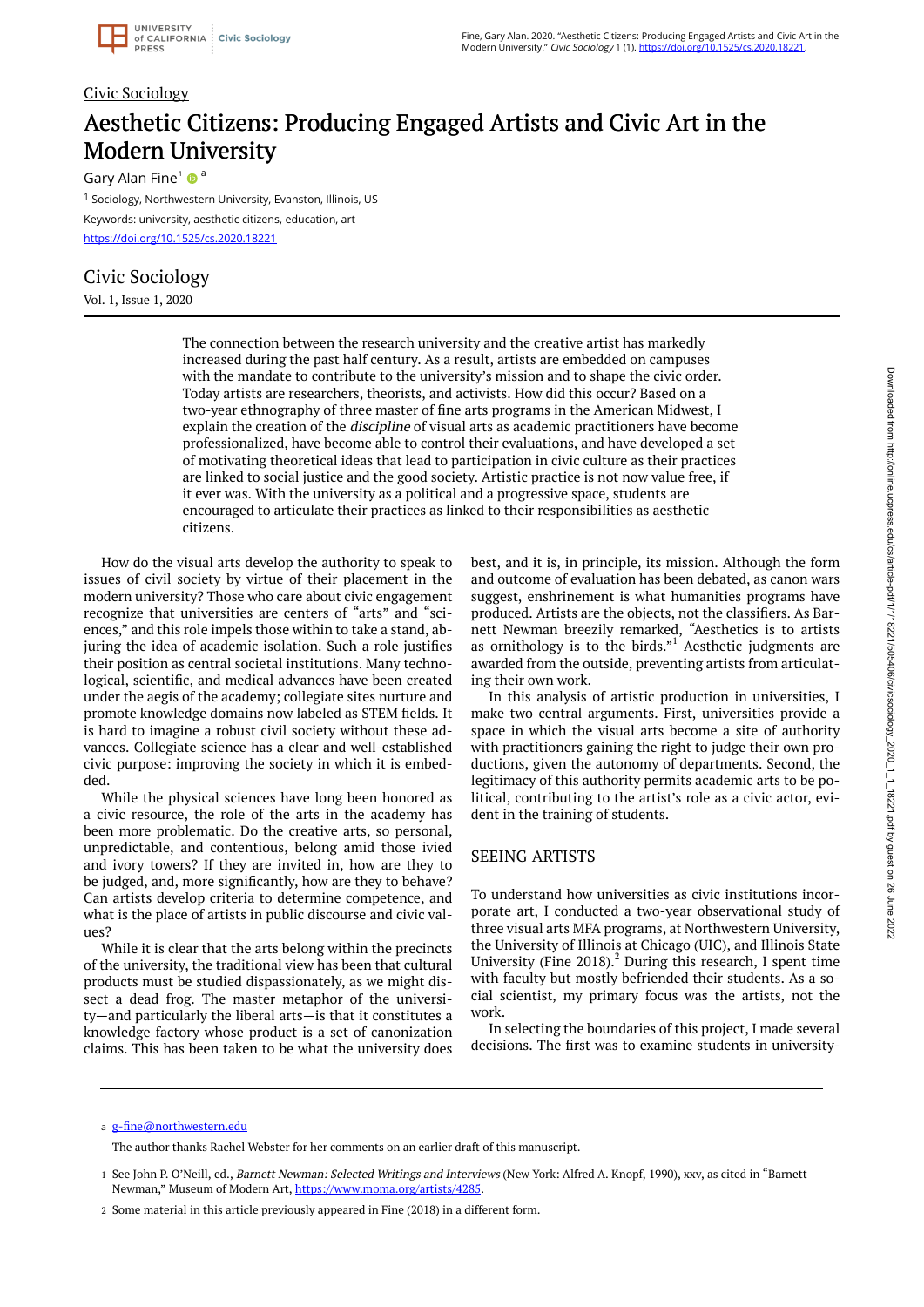based MFA programs, given an interest in how graduatelevel art education fits into a research university. Art education is partly embedded in theory, partly embedded in craft practice, partly embedded in aesthetic choices, and partly embedded in civic responsibility (Singerman 1999).

Second, I observed MFA programs in a regional arts community, in contrast to MFA programs in the art centers of New York and Los Angeles. In those programs, situated near the economic engines of the art world, dealers scout MFA students, hoping to find the "next new thing." This is less true at the programs I studied. UIC and Northwestern stand outside the attention of elite coastal gallerists. Rarely do dealers pay "studio visits." However, as a secondary art world, Chicago has gallery neighborhoods and alternative spaces for exhibiting work. Illinois State University, two hours southwest of the city, is largely outside the attention of this regional center. Each program is small. Northwestern admits five students each year to its two-year program. UIC trains approximately a dozen students each year in its twoyear program. Illinois State University has a three-year program, which enrolled thirteen students during my research.

I audited courses, attended departmental critiques and studio visits, discussed work with students in their studios, watched the creation of projects, partied, observed faculty discussions, and attended public lectures, program meetings, gallery openings, and art shows. I observed seven multiple-day departmental critiques at UIC, four at Northwestern, and two at Illinois State. I sat in on three courses at UIC and two at Northwestern, and I observed parts of three additional courses at Northwestern. In addition, I conducted semistructured interviews with students and faculty at each of these institutions: twenty-five at Northwestern (fifteen students, ten faculty), twenty-seven at UIC (eighteen students, nine faculty), and ten at Illinois State (four students, six faculty); I also interviewed seven faculty members from other schools.

I hoped to understand how young visual artists fit—and never quite fit—within a modern research university. In addition, I wished to observe the organization of the arts to learn how young artists were trained to think of themselves as aesthetic citizens (C. Becker 1999, 11), creators of sensory experiences that spoke to contentious social issues, building on their disciplinary culture. These young artists were encouraged to be civic actors. They were to produce not merely decorative objects but meaningful ones. Contemporary universities reject the once common claim that they are set apart from the rest of society; today they are integral to it.

#### THE UNIVERSITY AS AN AUTONOMOUS ZONE

The expansion of the university's mission into domains that had once been handled by specialized civic organizations, such as art museums, journals of opinion, or orchestras, has become increasingly evident over the past half century. Universities, searching for elite connections, positive public notice, and community engagement, have engaged with their communities, both by including artists and in becoming public spaces. This is apparent in starchitect-designed art museums, concert halls, and theaters located on campuses. Celebrated practitioners are hired as faculty, absent

evidence of teaching prowess. Harvard University famously recruited the brilliant Spanish chef Ferran Adrià, of El Bulli, to teach a class in culinary physics in the Engineering School. As a result, colleges hope that their arts commitment will generate attention from the wider public.

The distance between the academy and the art world was once widely noted. Although not condemning university education as such, Paul Gauguin spoke of the "bondage" of the academy. The eternally pungent painter James McNeill Whistler asserted, "Whom the Gods wish to make ridiculous, they make academicians" (Staniszewski 1995, 165). Others cite the infamous remark of McNeil Lowry of the Ford Foundation, later a backer of California Institute of the Arts, who advised universities, "The best service you can perform for the potential artist is to throw him out" (Adler 1979, 17). Even those less histrionic raise similar concerns. Deborah Solomon suggests, "The proverbial romantic artist, struggling alone in a studio and trying to make sense of lived experience, has given way to an alternate model: the university artist, who treats art as a homework assignment." She notes that as schools have changed, they have remained the same: "While modern art began as an assault on the academy, post-modern art might be described as a return to the academy. Instead of the old academy of rules, now we have the Academy of Cool, schools that treat avant-garde rebellion as a learned occupation" (Solomon 1999).

The American university has not always been hospitable to artists. Of course, undergraduate students have learned to draw and paint for more than a century. Yet this instruction was seen not as professional socialization but rather as creating a civilized collegian, suitable for elite employment or a select marriage market. The belief that a university might provide useful career training for professional artists developed only in the 1920s. Eventually, creativity became seen as something that could be taught within the context of an intellectual tradition.

#### THE AUTONOMY OF ART AS DISCIPLINE

In considering the authority of artists to justify the intentions behind their work, recall the remarks of the iconic (and political) painter Ben Shahn. Shahn stressed that the artist is a maker, not a talker. He emphasized that artists have no obligation to explain their output. They have talent but lack rhetoric. They do and let others critique. Lecturing to an audience at Harvard University as the Charles Eliot Norton Professor in 1956, Shahn (1957, 1) opined, "I am a painter; I am not a lecturer about art nor a scholar of art. It is my chosen role to paint pictures, not to talk about them. . . . What can an audience gain from listening to an artist that it could not apprehend far more readily simply by looking at his pictures?" At the time, many artists would have agreed that "art speaks for itself."

However, even as Shahn spoke, attitudes were beginning to change as artists became oracles, addressing their peers, not their publics. His belief that art should appeal to a wide audience was challenged by the argument of the prominent modernist composer Milton Babbitt, writing at the same moment in the late 1950s. Babbitt is a titan of American musical composition, a MacArthur "genius award" recipient

<sup>3</sup> Quotations without citations derive from in-depth interviews.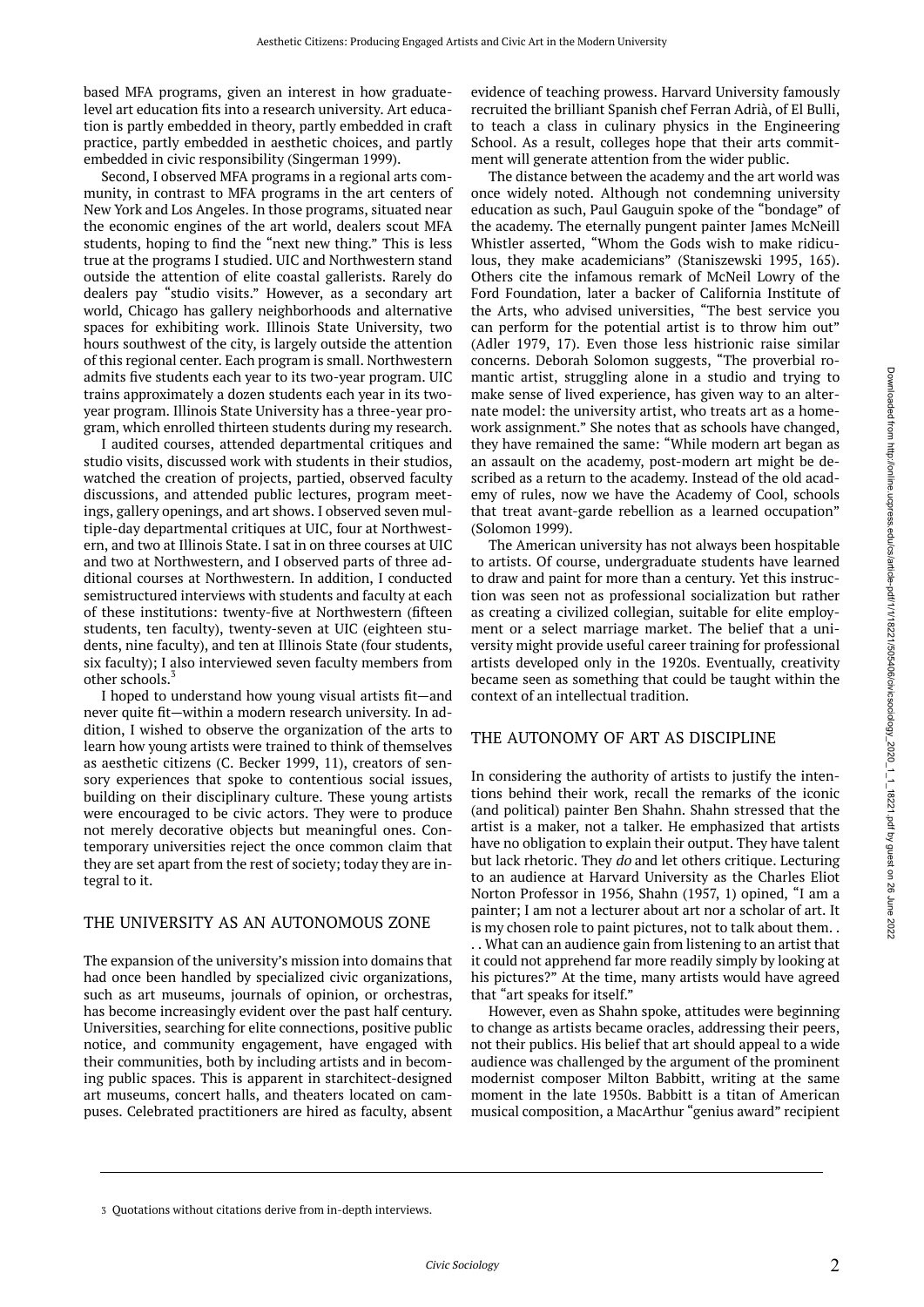because of his innovations in electronic music. Not merely a composer, Babbitt was a longtime faculty member at Princeton and subsequently at Juilliard. He may be best recalled for a brief essay published in February 1958 in High Fidelity. The magazine provocatively titled his contribution "Who Cares If You Listen?" (His preferred title was the less acerbic "The Composer as Specialist.") Babbitt believed that music—or at least the complex contemporary compositions that were his forte—was created and performed for those with expert knowledge. Artists and critics were in sophisticated dialogue.

Babbitt was comfortable with the reality that experimental music would have only a small, select audience. Rather than treating this narrow public as a weakness, Babbitt felt that it was advantageous. Serious music demanded serious listeners, an audience that could appreciate what was at stake in the composer's innovations and intentions. They understood the why of making and not only the what. This view made academic interpretation crucial. Universities were sites in which specialists made pronouncements about truth, power, and possibility. For Babbitt, discourse was essential, and seminar rooms were platforms for such claims.

While Babbitt focused on the composer's role in creating contemporary music within the academy, he might equally have been addressing innovation in conceptual art, framebreaking theater, or experimental fiction. Prominent midcentury art critic Clement Greenberg (1971) addressed a similar boundary. Greenberg insisted that art was equivalent to any academic discipline, with these experts having the right to judge. There is a power in expertise, a power that artists acquire along with their critics. One senior faculty member explained about Greenberg's theory, "[Greenberg] tended to focus . . . on a kind of inquiry or interrogation as to what belongs and what doesn't belong. These are the kinds of things that help us to distinguish one discipline from other. . . . They become interrelated, interdependent in such a way that while each has its own autonomy, they become necessary to one another. Tailor-made for the academy." This gave artist-professors the right to shape how art should be viewed and why it matters.

#### UNIVERSITY PRECINCTS

Whether the visual arts have the authority of other academic disciplines, once they became embedded within the university, art practice justified itself. Today few would suggest that practitioners should be expelled for their own benefit, but does creative expression deserve the institutional respect that being a discipline—a body of legitimated knowledge—provides? Does the welcome of culture creators permit graduate training with departmental autonomy and internal standards of evaluation? This question echoes art professor Howard Singerman's (1999, 8) account of the challenge of academic arts. He writes, "Among the tasks of the university program in art is to separate its artists and the art world in which they will operate from 'amateurs' . . . Art in a university must constitute itself as a department and a discipline separate from public 'lay' practices and equal to other studies on campus." Determined occupational members hope to transform their world into a discipline with boundaries, expertise, and social control.

An MFA program is a site in which local artistic cultures are produced and validated. Each unit has its own style, but because of ties within an occupational network, program cultures have recognizable similarities. To be treated as a professional artist, a creator must be aware of the community's hierarchy of reputation and ideas that are considered crucial by colleagues (H. Becker 1982). Despite the occasional self-taught creator or the talented student learning through apprenticeship, institutional training is expected for most art world participants. Many leading artists and writers have moved into university positions, both administrative and instructional. As one prominent curator emphasized, considering how the arts have entered into the academy, "The feeling artists have is that they have to have some academic formation to be artists."

Cultural worlds, particularly those embedded in universities, establish criteria of excellence and favored modes of representation. To the extent that they consider themselves to be members of a shared intellectual domain with understood standards, they gain authority to enforce judgments of quality. As Stephen Turner (2000, 50) suggests, the creation of disciplines protects members from external threats and, in the process, creates an organized labor market based upon internally judged ability. The issue is not occupational status as such, but internal control in the face of external pressures. Universities enforce knowledge control with great effectiveness, even outside the campus. Some informants suggest that up to 40 percent of those who attend art openings are affiliated with universities, making galleries, in effect, an academic outpost.

#### THE CHALLENGE OF THE PROFESSIONS

In advanced bureaucratic societies, internal control is never complete, but some vocations—those labeled professions—claim the right for practitioners and not their audiences to determine what qualifies as good work (Friedson 2001; Sarfatti Larson 1977; Abbott 1988). Certain occupations (physicians or lawyers, as examples) have acquired more power, whereas others (such as cooks or beauticians) find their work judged by outsiders. Elite professionals commonly speak of having a "practice," which points to their personal sense of control. As a result, it is notable that artists speak of having practices, hoping to acquire professional authority.

Occupations compete with neighboring workforces that have the potential to challenge their authority. For artists within university precincts, this raises the fraught question of whether creators can determine value. Is the community of creators in charge, or must they bow to the whims and preferences of those outside their domain? The multiple criteria, involving beauty, knowledge, and power, reveal a field with what David Stark (2011) terms a heterarchy of evaluation. Not everyone would agree that all criteria are equally weighted, but in my research, I found some informants who argued for each.

The goal of serious professionals is to produce work that peers revere, respect, and reference. Collegial esteem is crucial, a point made by sociologists who argue for the importance of social fields within art worlds (H. Becker 1982; Bourdieu 1993). However, within the university, the desire for collegial esteem also applies to evaluations from those in neighboring fields whose judgments matter in the context of the university space, notably from those in more established humanities departments. The university is a segmented bureaucracy—a patchwork of disciplines—with department personnel determining competence. As a result, the MFA era is determined by the power of the institution (McGurl 2009). As one faculty member explained, "Artists are now defined by the institution. . . art schools only exist in legitimate terms to the degree they imitate the university." This trend, growing ever stronger, has allowed the university-based art critic Lane Relyea (2013, 160-61) to speak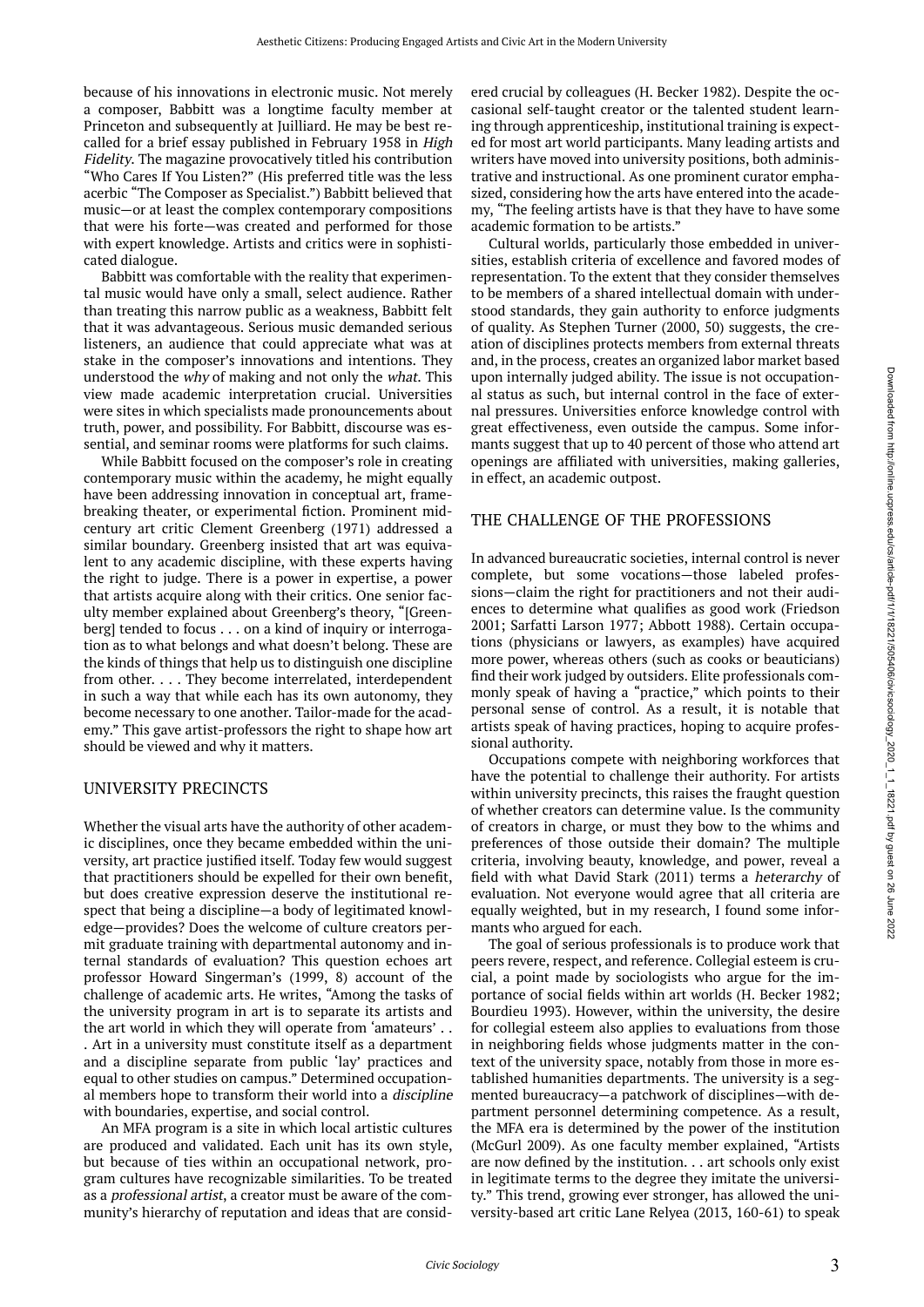of an "educational turn" in contemporary art. By this he means not only that art training is embedded in the university, although it often is, but equally that institutions such as museums and exhibition halls treat themselves as schools, modeled on collaboration with the academy.

One teacher explained that the change from the "fine arts" to the "visual arts" expressed professionalization as well as skepticism of elitism. He emphasized:

You get a move toward something that can sit more comfortably in the arts and sciences university or college, which is visual art rather than fine art. . . . The university as this place where art training is embedded as a way . . . to professionalize the artist on the model of other professions. As the liberal arts education changes, so does the art department, and theory becomes a bigger thing. You have got structuralism . . . starting in the '60s, and then you have got poststructuralism, and these things really flood the art department.

Disciplines raise the standing of practitioners, but at a cost. As members of a discipline patrol its boundary and award judgments of competence, they establish criteria for what constitutes good work and what stands outside that judgment. Gallerist Seth Siegelaub (Siegelaub and Büchler 2008, 4) worries:

Unlike many fields of human endeavor where we can talk about professionalization—whether it be law, medicine, science or education, which are thoroughly professional—there still is a sense as an artist that you are doing something that nobody asked you to do. At the very least you still don't need a license as an artist.

Perhaps not yet, but for leading galleries and in university hiring, the MFA as a credential comes close.

The legitimation of training depends on being seen as a discipline. This does not suggest that consensus will reign. That certainly was not the case at the three schools I observed. Nor is it likely in any vitally alive intellectual sphere. Lacking dispute, a field does little more than create routine. A vital culture never lacks for controversy.

In all disciplines, current projects should connect with previous work. As the renowned anthropologist Clifford Geertz (1983) emphasized, disciplines have cultures. In the phrase of education scholar Tony Becher (1989, 22-24), disciplines are tribes. More commonly, we speak of artistic movements as constituting "schools." For artistic communities, an intellectual tradition enriches an artist's personal vision.

Inevitably, occupations attempt to define and consecrate what they believe constitutes good work, and to specify who has the right to define it. For faculty and students, this is the professor and the program, privileged over external actors situated in the market. Of course, artists once affiliated with an academic program world can, if the opportunity arises, change their allegiance. Still, as sites of identity, disciplinary spaces demand obeisance, at least when students are under their sway. Believing in a core of ideas and of ideology—theory–depends on an institutional world composed of teachers and students. This permits the university to assert what members consider proper cultural practices, hidden behind poison ivy–covered walls that discomfort those outside.

#### THE PURPOSEFUL MFA

As noted, Deborah Solomon remarks upon a fundamental

tension in cultural training. These programs emphasize the teacher-student relationship, while students are encouraged—it is even demanded of them—to work in ways that are counter to the evaluative control that institutions promote. As art becomes academic, tradition is rejected in the name of new ideas, alternative vision, and the politics of confrontation. Progress entails not merely creating a novel aesthetic to appeal to a viewing audience but justifying the artist's intention. It is not the object itself but rather what the object argues: what dialogue will result. Universities encourage students to reject those judgments that they are taught. The institution presents ideas and work practices designed to be toppled. Biting the hand that feeds you is academic lunch.

Many occupations require advanced training, and often little doubt exists about the need for some instruction, of whatever that might consist. While debates occur about the proper form of medical or legal education, there is wide consensus that this instruction serves a necessary and legitimate purpose. Emerging artists must master a set of techniques, shared by accredited insiders and obscure to those outside. Skills—surgery or legal research—must be learned in order to be respected as competent. Finally, and most consequentially, professions—elite occupations—demand control of their own borders.

Graduate-level education for artists has special features. Contrast visual arts with medical education. No one would consider first-year students in medical school to be doctors. They lack the experience and the skills to practice. In contrast, MFA programs in visual arts admit students who already have worked as artists and consider themselves as such. Some students even have exhibition records that compare favorably with the faculty who instruct them. In this, they are not like pre-doctors or proto-lawyers.

Still, these optimistic applicants are persuaded that they need additional training, a community to shape their ideas, and the time and resources that a graduate program permits. The community provides the support necessary. This departmental backing is emphasized in a student's comments: "It was stated [that] you are part of the family when you are in Art Theory and Practice. And there is an understanding that if some [assignment] doesn't get done, it will get done eventually, and [the faculty in the program] will give you some leeway. You venture too far away from the ranch [to a different department], you are taking your life into your own hands." His program provides a safety net for students who are late in completing their requirements, recognizing that not all students are attuned to academic timetables. Students remain anxious about being judged and about producing quality work, but the department faculty understand that artists often work on a different temporal schedule than students trained in completing papers.

In his incisive and surprising book Why Art Cannot Be Taught, art educator and theorist James Elkins (2001, 91-92) speaks to the anomalous position of departmental culture at college:

Art departments are said to offer a 'supportive critical atmosphere,' 'dialogue,' 'access to large public collections' and to the art world, and the 'commitment' and 'passion' of their faculty. . . . These are all sensible things, and many of them are possible. . . . I just want to list them to suggest how much art departments teach that is not directly art. . . . Art schools would be very different places if teachers and students did not continue to hold onto the idea that there is such a thing as teaching art, even when they don't believe in it securely or analyze it directly.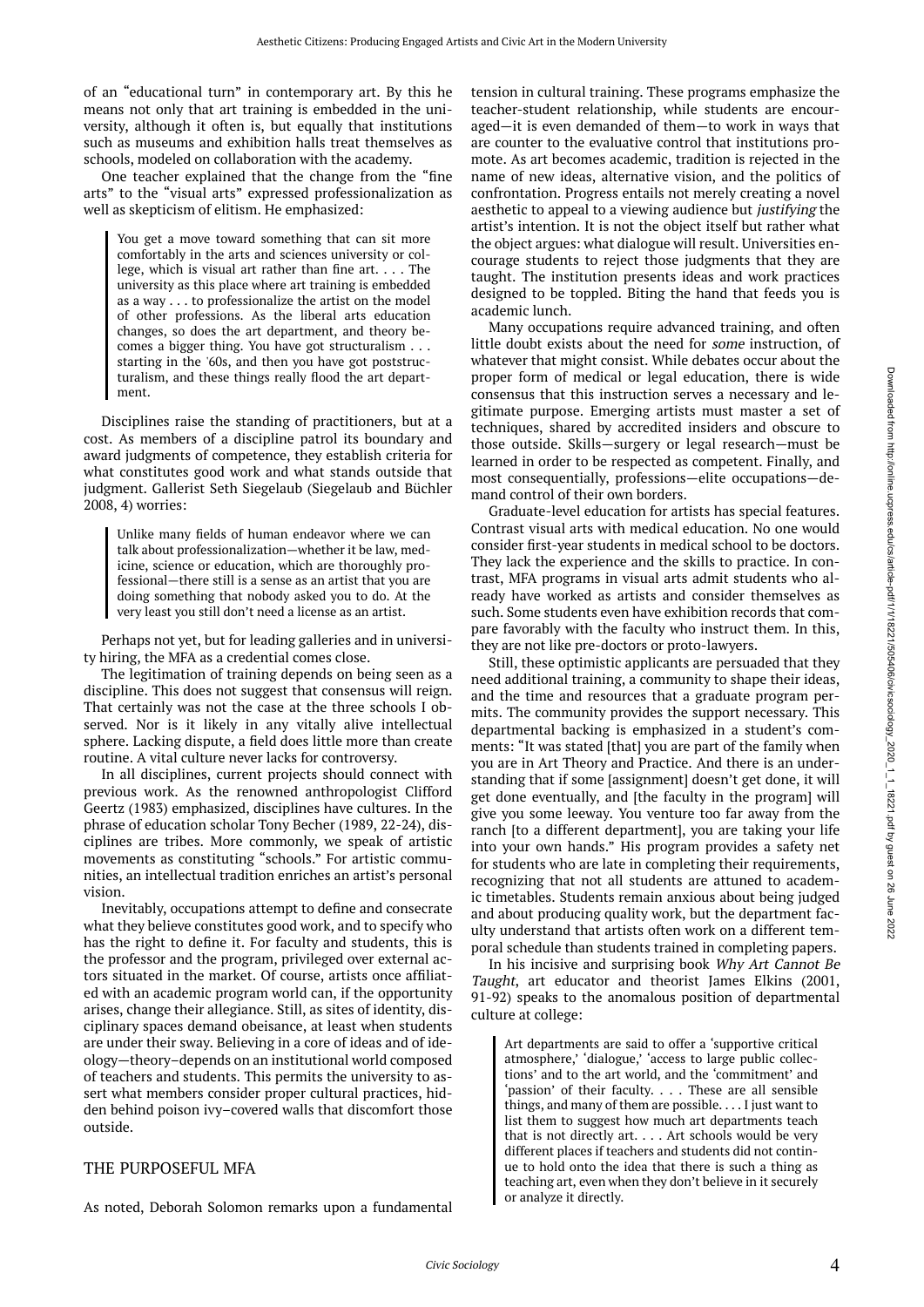The esteemed critic Boris Groys (2009, 27) similarly asserts that "Today art education has no definite goal, no method, no particular content that has to be taught, no tradition that can be transmitted to a new generation . . . art education can be anything." In this sense, all artists are selftaught. As Howard Singerman explains:

There's a very old and still quite strongly held belief that artists, if they are real artists, are not made in school. That they cannot be made there. . . . [There is] a certain version of the unschoolable artists, the irrepressible, unteachable real artist. . . . the very fact that these artists now come fully packaged, if not fully grown, out of art school and spring into galleries, is used as evidence of the shallowness of contemporary art, its lack of culture or maturity, its aesthetic, or even its moral emptiness.<sup>4</sup>

Taken together, these assessments provide a chill recognition of what appears to be a successful institutional arrangement. Fully 88.3 percent of graduates from visual arts MFA programs surveyed in 2011–13 felt that their training was good or excellent.<sup>5</sup> Students gain time and space to develop their talents over two or three years, learning from a set of faculty within a robust departmental culture, and perhaps given financial support. Moreover, they do discuss theories, if not within a historically accepted canon of ideas (Relyea 2013, 160). Artwork is not simply making objects in a field of action but also thinking: thinking together, a point sometimes ignored in a Bourdieusian theory of socialization. In this process, students gain mentors and seek to find a supportive community. Finally, and crucially, students receive the opportunity to think and talk about their goals and desires in ways that link to theories of cultural production, a process that affects the valuation of the work, not as an object that stands alone but as an object that is situated in a world of meanings and often of politics. This provides a self-concept, a public identity, and a group culture that helps trainees to navigate an uncertain career. Many students believe that these features are intensely valuable and remind us that university education matters for shaping a civic culture. The academy provides a place of active consideration and vigorous dialogue. Becoming an artist or a writer involves the awareness not only of forms of production but also of discourse and self-presentation, helping students not only to make objects but also to look and to perform the part. This sounds hopeful, but it leads to the kind of concerns that Elkins and Groys raise. One faculty member, considering this ambiguous purpose, concluded that MFA programs were necessary; he was just not certain if they were worthwhile. Do these programs have a civic purpose? Can they produce aesthetic citizens?

#### AESTHETIC CITIZENS

The second question that motivates this text is what it means for the arts when the university is the locale in which civic engagement is produced. How do collegiate environments, given their progressive politics (Gross 2013), generate an aesthetics of citizenship? The goal is not that one

will merely accumulate facts but rather that one will graduate from a university with the belief that one must contribute to society in light of the training one has. This is what constitutes educational citizenship, and in the case of the arts, aesthetic citizenship (Witham 2012). Any observer of MFA visual arts education recognizes that a political perspective is encouraged. However, defining the role of the political in art practice is a daunting challenge (McKenna 1999). Students are encouraged to shape society rather than merely beautifying the status quo. What would happen if artists have more say than humanities teachers do in aesthetic evaluation? This would give authority to practitioners rather than to professors, who often seem most comfortable in waging esoteric and insular wars over the hierarchy of the canon. Artists contribute to public discourse as their works address political arguments. Through the intentions that are communicated in their practices, these creators establish civic virtue and the necessity of change. The intentions of the artist should be clear, addressing through imagery the conditions of the world as it is. Is artistic production a form of pleasure, social insight, or political engagement? The answer increasingly privileges the latter two. Beauty, once the touchstone for artistic prowess, has recently been labeled the B-word. Perhaps not quite an obscenity, it is no longer essential as an artistic value. This shift occurred as artists found their footing in the research university, no longer content to provide a cultured gloss for the children of economic mandarins.

MFA programs expose students to theories of art, models of discourse, shared evaluations, community affiliation, and collective identity. After months of ethnographic observations and dozens of interviews, I watched as MFA programs transformed artists into civic actors through being embedded in a world in which activism is a virtue. Fred Lazarus, president of the Maryland Institute College of Art, avowed that the goal of his school was to produce "citizenartists . . . responsible citizens engaged in the world" (Witham 2012, 6). These programs hope to create aesthetic citizens who believe that their practices challenge and then better their communities. While they do not always achieve this goal, a primary, if not explicit, aim is to encourage students to consider culture as an arena of protest.

Art practice is inevitably shaped by politics, whether in the depiction of scenes of religious devotion, court ritual, or bourgeois comfort. However, in contemporary art, the recognition of engagement derives from a set of theories about art, tied to the approach labeled social practice. According to this increasingly persuasive model, artists must realize their civic responsibilities. Their beliefs should propel them to demand a just society. As a faculty member explained, "no politics is political," adding, using the example of a seemingly neutral portrayal, "The idea of [Monet] painting water lilies is very much taking a position." To produce art that enshrines beauty is to make a claim—implicitly but powerfully—that art need not engage with the social. The distance between the lily pond and the ignored, impoverished cityscape asserts that art should claim to be politically neutral, a stance appealing to moneyed elites and conservative institutions. Artists always select what to aestheticize, and their choice affects whether and how the work

From a lecture by Howard Singerman, California State University, Long Beach, September 23, 2000. Cited in Audrey Chan, "Jason Kunke, 4 Joint Rolling and Witchcraft" (March 2006), accessed July 9, 2014,<http://audreychan.net/jason-kunke-joint-rolling-witchcraft>.

Data made available by the Strategic National Arts Alumni Project. (Respondents may have graduated at any time.) See 5 [http://www.snaap.indiana.edu/](https://collaborate.northwestern.edu/owa/redir.aspx?C=yAPypfOwjkuNYdna3A0pSwzcZtnT1tEIYJopW7QV1E8dEA-NF48xrGvKv65Nk3fghoh9J-DwZVc.&URL=http%3a%2f%2fwww.snaap.indiana.edu%2f).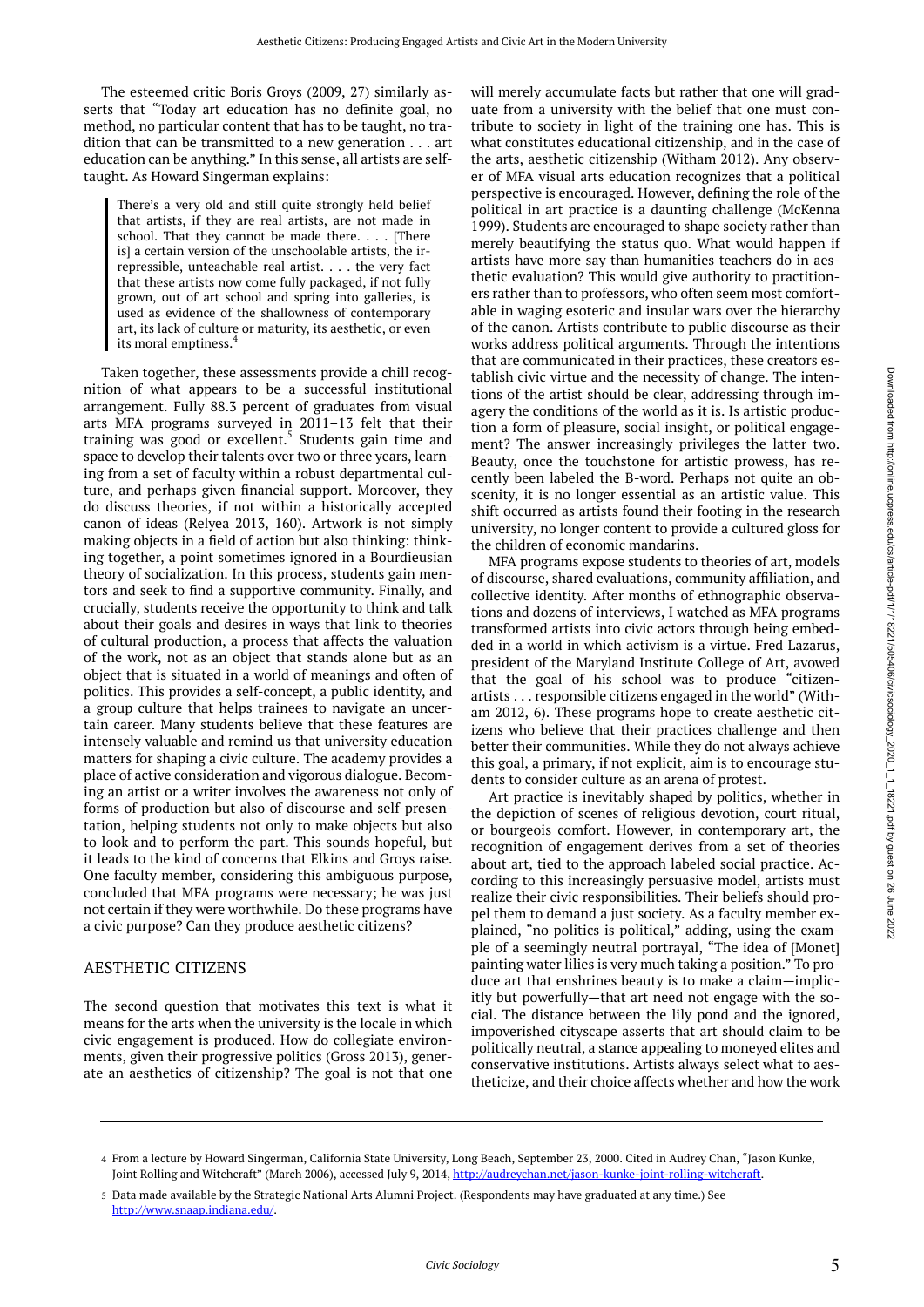enters a market or a museum. All work has political implications (White 2011).

Politics and aesthetics are intertwined. Their reciprocity is revealed as both connect the artist to an audience. Over the past several centuries, most artists attempted to fit into markets and patronage systems. Being explicitly and selfconsciously political actors emerged only recently, even though many artists have rejected conservative and bourgeois politics since the mid-nineteenth century. However, with the growth of the twentieth-century avant-garde movements and spurred by theorists such as Walter Benjamin (2008) and his critique of diminished artistic authority in mass-produced art as constituting the "aestheticization of politics," artists recognized themselves as political actors who had the authority to challenge the status quo.

While appealing, this choice can be problematic. Addressing social practice, the critic Randy Kennedy (2013, AR1, 17) inquires about its role outside art world institutions: "Its practitioners freely blur the lines among object making, performance, political activism, community organizing, environmentalism, and investigative journalism, creating a deeply participatory art that often flourishes outside the gallery and museum system." As Kennedy emphasizes, this is art that is embraced within the halls of universities by professors with secure careers and by students insulated from the market. For these academics, a political voice suggests power, even if it is often muffled. As one faculty member exhorted her students, "The worst thing that can be said about an artist is that his art is harmless."

The importance of politics in art programs was evident when one school decided that a rare opening be used to hire a professor who specialized in social engagement. The program invited four candidates to present their projects. One talked about water policy in Latin America, and a second discussed hacktivism and opposition to drone technology. The woman hired produced films, created documents, and aided movements opposing the super-maximum security prison system, which her activism helped modify. She was treated as an important artist because of her involvement in the public sphere. Yet one student was skeptical, asking, "Is a graduate MFA program a place where a radical practice can be developed, deployed, or incubated? Or is it a place where a radical practice really goes to die?" If this skeptic is correct, the university may create a space for dissent while making that dissent impotent by making it esoteric. What might have been civic is turned inward.

Still, claiming to be progressive is central to social acceptance in university-based art programs. As Steven Lavine, president of CalArts, explained, "everyone talks a pretty good left game" (Thornton 2008, 59). In this, progressivism is often seen in sharp opposition to capitalism and, in particular, the art market. One art teacher admitted, "I'm always trying to teach against economics." That talk can involve describing disliked perspectives as "fascist," a term that typically meant status quo, traditional, materialistic, or simply bad. In this light, one student's work, a sculpture incorporating water bottles and grocery bags, was discredited as "a manifesto for thingness. It's not fascist, but it's a little fascist." While this is a humorous turn of phrase, said sincerely at the time, it suggests that any work that can be taken as bourgeois runs the risk of supporting unacceptable neoliberalism, whatever the intention of the artist. The project seemed too close to an embrace of materialism rather than a critique of it. By claiming that this work with middleclass objects was only "a little fascist," the critic avoided demeaning his colleague; instead, the critic "educated" him.

One school administrator emphasizes the sensitivity to

anything that strays outside progressive lines: "There are students who come here with great politics, but there are students who come who are sexist and racist." As a faculty member admitted, "there has rarely been a counterpoint to the progressive by the absolutely conservative student." In its civic commitments, the academy is a cultural field with a truncated politics in which its civic values are given esteem in a dramatically divided polity in which others might dispute these claims. To demand civic accountability for the implications of one's work should not be to demand the erasure of debate.

In contemporary art education, with its political claims, theoretical engagements, and identity politics, artists are encouraged to confront the world but to do so in conformity with academic expectations. Politics are guided not only through the mentoring and modeling of the faculty but also by the desire for positive evaluation. The challenge in all such systems of evaluation is to ensure that ethical guidelines do not cross the line into evaluation based on political preferences alone. Politicizing is never entirely possible to avoid, but such judgments must demand institutional selfreflection. These educators are simultaneously shaping their students as aesthetic citizens and also shaping the artworks that these students treat as being worth producing, a decision based on civic ethics and on the choice of form and genre. The challenge is to integrate practice and praxis in a system that demands ethics, aesthetics, and the legitimacy of personal expression.

#### THE POLITICS OF NEOPHYTES

How does the creation of political art operate in practice? What must students do as aspiring political actors in the art world? I have focused on how university faculty gain authority to make claims. But what about their students? Students who emphasize the aesthetic form of the work (i.e., the primacy of "beauty") over the artist's civic intention are at risk of acquiring a difficult reputation. It is better to develop a practice that is grounded in activism or at least to make clear what is one's attitude to civic engagement. One admired student chose to get his MFA because he felt that "art was the right place to make things and also do things with social effect." The debate is how explicit art should be in moving its audience. As one faculty member stated, "I don't need the politics to be didactic." However, in contrast, one attendee at a university critique noted, "I think you need to implicate us in the piece. You don't need to let us off the hook so easily."

For art to be admired, it must be more than politically aware; it must be aware in a productive way tied to sensory expression. Despite the mantra of "anything goes," anything does not go. While in a democratic polity, one should not draw lines of what is acceptable commentary too tightly. At the same time, it is appropriate—and essential—for emerging artists to be challenged to defend their civic vision and how the work expresses their goals. To suggest that there is no space for alt-right artists or Trump supporters, or even much space for those who define themselves as fundamentally apolitical, is an unsurprising empirical reality in art programs and in much university life. The challenge is for those young artists who wish to disconnect their work from an engaged perspective. While art programs should never punish students with dissenting views, they have the obligation to force active consideration of those public debates with which contemporary society wrestles. While some students draw on classical notions of the artist and deliberately ignore political themes, despite their per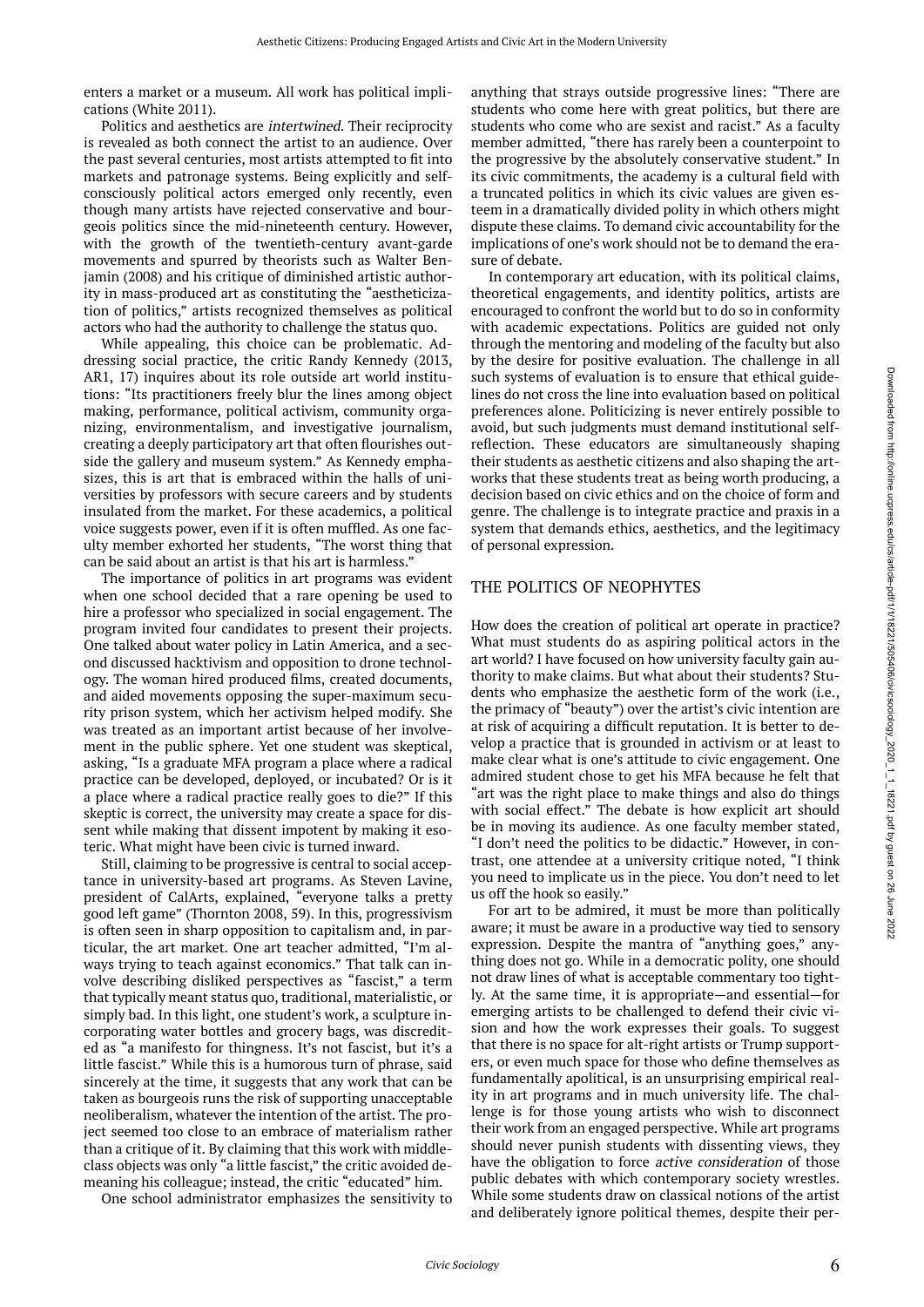sonal "good politics," they may become targets in an MFA context because others treat their perspective as apathy. Defending one's stance in light of community values is an essential part of the creation of an aesthetic citizen. The goal for civic engagement is to demand a thoughtful consideration of the effects of a claimed apolitical aesthetics, recognizing that the artist's stance must be questioned and critiqued by their community. Crucially, art educators should insist that artists consider how their work matters and the effects that it will have in supporting (or undercutting) the values that they and their institutions embrace. As a result, the university and its art programs become a space for critique of the taken-for-granted, a virtue of higher education, recognizing that value neutrality is anything but.

With library access, computer technology, research aids, and sympathy for activism, the political artist can thrive. As one apolitical student skeptically suggested, "One of the things I have been struck by in this program is how much focus on some type of social activism a lot of the teaching is. . . . There is certainly a leftist leaning that a certain kind of ideology is definitely promoted." One faculty member noted skeptically, "We're all for social justice. So what?" Another notes, of a politically minded colleague, "I don't think his work could exist outside of an institution." Or as still another faculty member explained, "The institution is the safest place for institutional critique."

Art should, in the view commonly heard, struggle with oppressive forces, critiquing neoliberalism, rape culture, heteronormativity, white privilege, and even narcocapitalism. One professor criticized a display by a student that he considered insufficiently aware: "This is very sterile. It's so polite. You have the responsibility to steal power. . . . It's very Republican. It's what everyone can handle." A colleague adds, "Don't be too political in a conservative way." Better in the eyes of the faculty was the student who, as an undergraduate, was asked to participate in a competition sponsored by a powerful corporation to paint a portrait of their CEO. The student, wishing a political edge, painted the CEO's head cut off. His work was not selected, but colleagues admired him. Students with good politics receive opportunities for career advancement. One Iranian student used nudity in performances she organized as a means of critiquing gender divisions, contrasting Eastern and Western feminism through bodily display. In one performance, the nudity of her collaborators was revealed along with a soundtrack of an Islamic call to prayer. After this performance, a professor invited this student to participate in a panel on race and gender sponsored by an informal group of feminist artists. The student explained with gratitude, "It was such an excellent experience for me, because it opened every door to a huge community that appreciated having me. Now strangers come up to me and say I saw you in the panel discussion and I agree with what you said." Her political commitment bolstered her career.

Despite the importance of taking a civic stance in one's artwork, the label of "political artist" has hidden, implicit meanings. In a democracy, one should be permitted—even encouraged—to choose a perspective. However, my observations revealed that within art programs (and other educational realms), a particular type of politics is desired: a progressive vision, a belief that most claim to hold and that many, although not all, hold in fact. Students are encouraged to confront their world as activist citizens promoting social justice. Democracies have capacious politics, a broad swath of ideas. However, most institutions will necessarily promote a narrower set of acceptable claims.

We find political art throughout MFA education. Con-

temporary art has become part of the armature of progressivism, encouraged, for good or ill, by campus activists. While all art is political *in some sense*, many artists explicitly and self-consciously create works that engage the political. They commit themselves to aesthetic citizenship, merging the civic and the visual. To find a space without losing an audience is the goal of engaged artists who use form and material to raise consciousness. One student worried about his work becoming too explicit. He hoped to theorize oppression without the work being oppressive itself: "I want to think my art is political. Now I want to make sure my art is political in a way that my civic duty should find its way to my art. I found myself moving from an approach to political art that is very legible, very didactic, very obvious, pedantic . . . to something a lot more fleeting, a lot less identifiable and hence perhaps a lot less political." A second artist emphasized that "even if there's a political agenda behind [your work], you can still approach it on a sensory level." To combine the artful and the political is the ideal. Artists are warned of the danger of being too explicit in their political expressions. This balancing point is difficult to find, sometimes a function of the content of the arguments; however, it is the goal that many MFA instructors emphasize. Partly this is a multiple audience problem as some audiences desire the revelation of intention, while others look for form and color and even beauty. Works gain in admiration when they operate on several levels: as aesthetic objects and as meaningful ones, avoiding both didacticism and decoration.

#### BEING AN AESTHETIC CITIZEN

During the past half century, the arts have been robustly embraced by the university. Does it matter? Is culture improved as a result? Opinions differ. Those who treasure beauty and craftsmanship believe that the focus on talk, intention, and politics is misguided. Paintings should be expressions from the heart, not texts to decipher. However, art is increasingly produced for colleagues. These works can be provocative, and some audiences may consider them puzzling or perverse. Given their contentious politics, MFA students and their faculty might be grateful that many potential viewers will miss the point. Students are inevitably taught within the context of a discipline, a community of producers in which theories and politics matter.

University training in established cultural domains has changed and expanded over the decades, but astute artists always transform their practices, creating works that seem odd today but tomorrow may be widely credited for brave insight. Objective hierarchies of value are inevitably unstable, because the institutions and social relations through which they are produced change, embracing new values, new roles, and new audiences. Today colleges have allied with artists. The contemporary art scene could not survive otherwise.

Through the solidity of the program in which they are trained, creators gain a measure of control over their activities by virtue of institutional authority, credentialed mentors, elaborated ideas, and civic expectations. Over the past half century, creative worlds have been welcomed into the university—theater, dance, poetry, culinary work, winemaking, fashion, filmmaking, fiction, and the visual arts. Academics opened their gates to cultural producers. While this has not occurred at the same rate in each field, a dramatic expansion of graduate-level arts education is undeniable. An embrace of culture once transformed collegians into urbane young adults; today universities not only teach the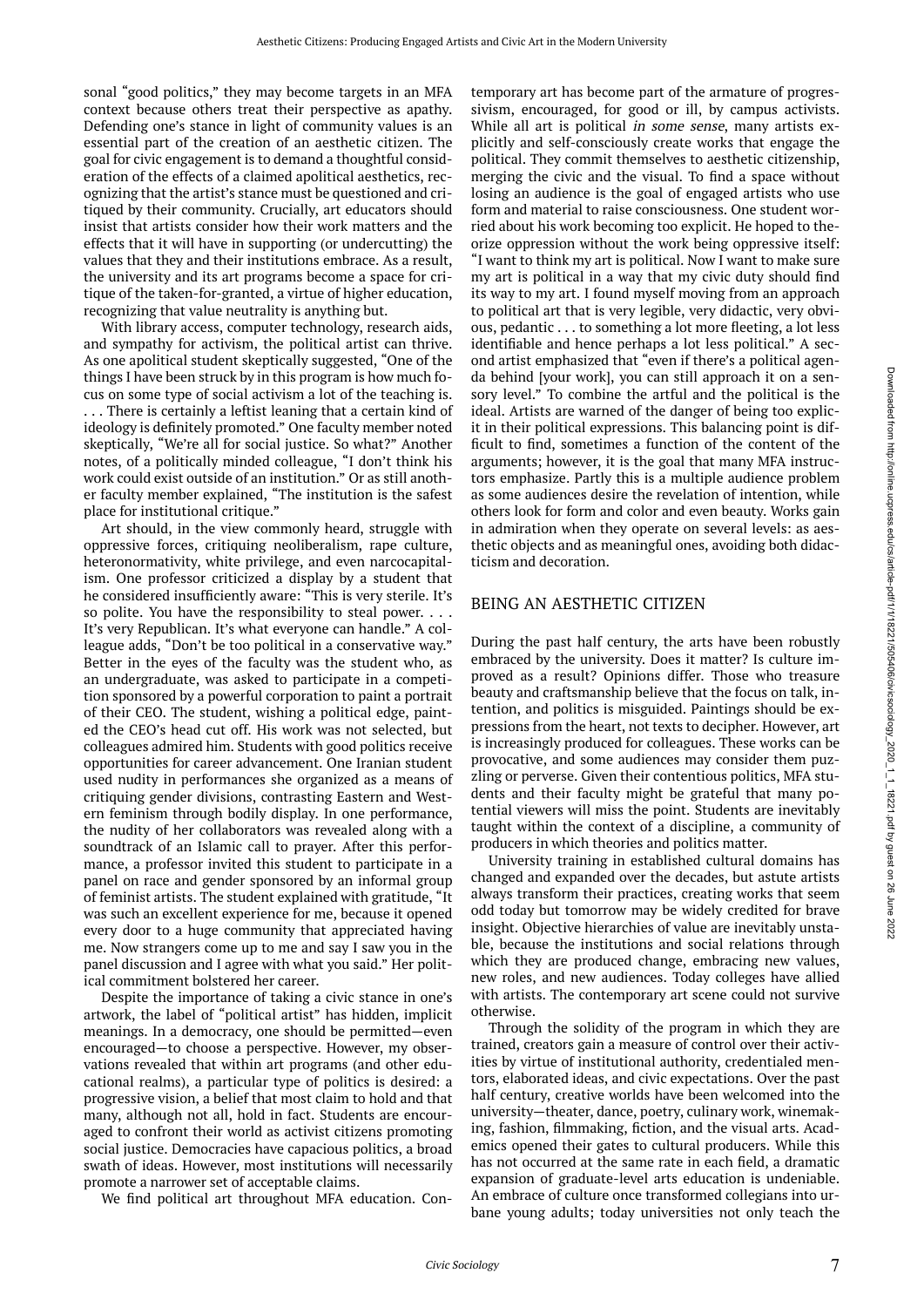history of cultural production but create aesthetic citizens who must challenge the status quo. This could not have occurred until the disciplinary training in cultural fields was treated as belonging in a university of ideas, not merely in private academies or in urbane taverns. The arts needed to be sponsored, inhabited, and patrolled by professors.

The production of culture is ever changing, buffeted from within and from without, constrained and buoyed by surrounding institutions, and, simultaneously, making waves as artists shape their world. Schools play a crucial role in bringing novices together in places in which they talk, think, make, demand, and judge. In this way, the university has a crucial role in creating a space that supports the autonomy and civic responsibility of the arts and of artists.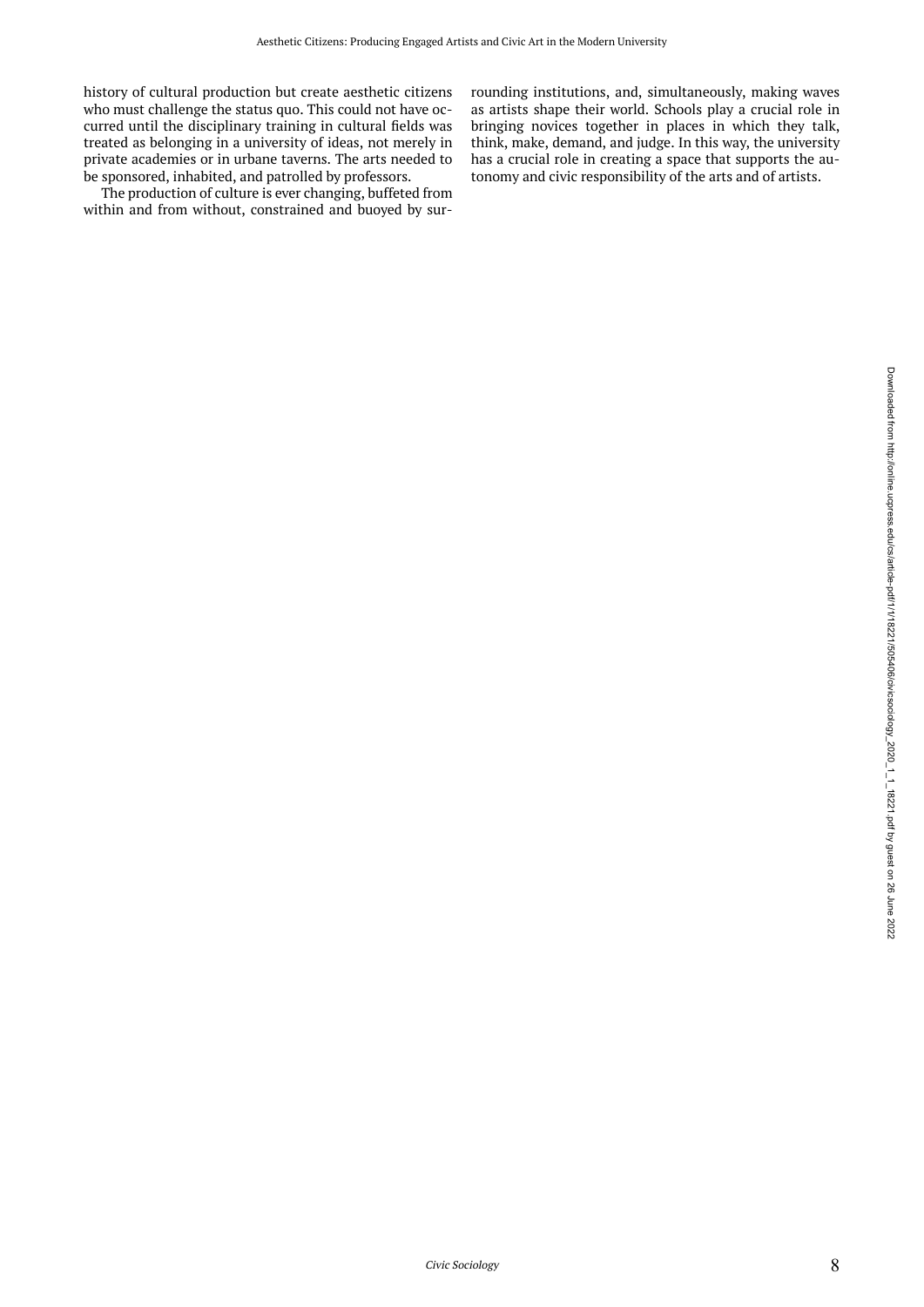## REFERENCES

Abbott, Andrew. 1988. The System of Professions: An Essay on the Division of Expert Labor. Chicago: University of Chicago Press. [https://doi.org/10.7208/c](https://doi.org/10.7208/chicago/9780226189666.001.0001) [hicago/9780226189666.001.0001](https://doi.org/10.7208/chicago/9780226189666.001.0001).

Adler, Judith. 1979. Artists in Offices: An Ethnography of an Academic Art Scene. New Brunswick, NJ: Transaction.

Becher, Tony. 1989. Academic Tribes and Territories: Intellectual Enquiry and the Cultures of Disciplines. Milton Keynes, UK: Open University Press.

Becker, Carol. 1999. "The Art of Crossing the Street." Art Journal 58 (1): 10–15. [https://doi.org/10.1080/000](https://doi.org/10.1080/00043249.1999.10791912) [43249.1999.10791912](https://doi.org/10.1080/00043249.1999.10791912).

Becker, Howard. 1982. Art Worlds. Berkeley: University of California Press.

Benjamin, Walter. 2008. The Work of Art in the Age of Mechanical Reproduction. London: Penguin.

Bourdieu, Pierre. 1993. The Field of Cultural Production. New York: Columbia University Press.

Elkins, James. 2001. Why Art Cannot Be Taught. Urbana: University of Illinois Press.

Fine, Gary Alan. 2018. Talking Art: The Culture of Practice and the Practice of Culture in MFA Education. Chicago: University of Chicago Press.

Friedson, Eliot. 2001. Professionalism: The Third Logic. Chicago: University of Chicago Press.

Geertz, Clifford. 1983. Local Knowledge. New York: Basic Books.

Greenberg, Clement. 1971. Art and Literature: Critical Essays. Boston: Beacon Press.

Gross, Neil. 2013. Why Are Professors Liberal and Why Do Conservatives Care? Cambridge, MA: Harvard University Press.

Groys, Boris. 2009. "Education by Infection." In Art School (Propositions for the 21st Century), edited by Steven Henry Madoff, 25–32. Cambridge: MIT Press.

Kennedy, Randy. 2013. "Outside the Citadel, Art That Nurtures." New York Times, March 24, 2013.

McGurl, Mark. 2009. The Program Era: Postwar Fiction and the Rise of Creative Writing. Cambridge, MA: Harvard University Press. [https://doi.org/10.230](https://doi.org/10.2307/j.ctvjsf59f) [7/j.ctvjsf59f.](https://doi.org/10.2307/j.ctvjsf59f)

McKenna, Susan E. 1999. "Theory and Practice: Revisiting Critical Pedagogy in Studio Art Education." Art Journal 58 (1): 74-79. [https://doi.org/10.1080/000](https://doi.org/10.1080/00043249.1999.10791923) [43249.1999.10791923](https://doi.org/10.1080/00043249.1999.10791923).

Relyea, Lane. 2013. Your Everyday Art World. Cambridge, MA: The MIT Press. [https://doi.org/10.75](https://doi.org/10.7551/mitpress/8504.001.0001) [51/mitpress/8504.001.0001.](https://doi.org/10.7551/mitpress/8504.001.0001)

Sarfatti Larson, Magali. 1977. The Rise of Professionalism: A Sociological Analysis. Berkeley: University of California Press.

Shahn, Ben. 1957. The Shape of Content. Cambridge: Harvard University Press.

Siegelaub, Seth, and Pavel Büchler. 2008. "In Conversation." Art Monthly, October 2008.

Singerman, Howard. 1999. Art Subjects: Making Artists in the American University. Berkeley: University of California Press. [https://doi.org/10.152](https://doi.org/10.1525/9780520921436) [5/9780520921436.](https://doi.org/10.1525/9780520921436)

Solomon, Deborah. 1999. "How to Succeed in Art." New York Times, June 27, 1999. [http://www.nytimes.c](http://www.nytimes.com/1999/06/27/magazine/how-to-succd-in-art.html) [om/1999/06/27/magazine/how-to-succd-in-art.html](http://www.nytimes.com/1999/06/27/magazine/how-to-succd-in-art.html).

Staniszewski, Mary Anne. 1995. Believing Is Seeing: Creating the Culture of Art. New York: Penguin.

Stark, David. 2011. The Sense of Dissonance: Accounts of Worth in Economic Life. Princeton: Princeton University Press.

Thornton, Sarah. 2008. Seven Days in the Art World. New York: W.W. Norton.

Turner, Stephen. 2000. "What Are Disciplines? And How Is Interdisciplinarity Different?" In Practicing Interdisciplinarity, edited by Nico Stehr and Peter Weingart, 46–65. Toronto: University of Toronto Press. [https://doi.org/10.3138/9781442678729-005.](https://doi.org/10.3138/9781442678729-005)

White, Kit. 2011. 101 Things to Learn in Art School. Cambridge, MA: MIT Press. [https://doi.org/10.7551/m](https://doi.org/10.7551/mitpress/9089.001.0001) [itpress/9089.001.0001](https://doi.org/10.7551/mitpress/9089.001.0001).